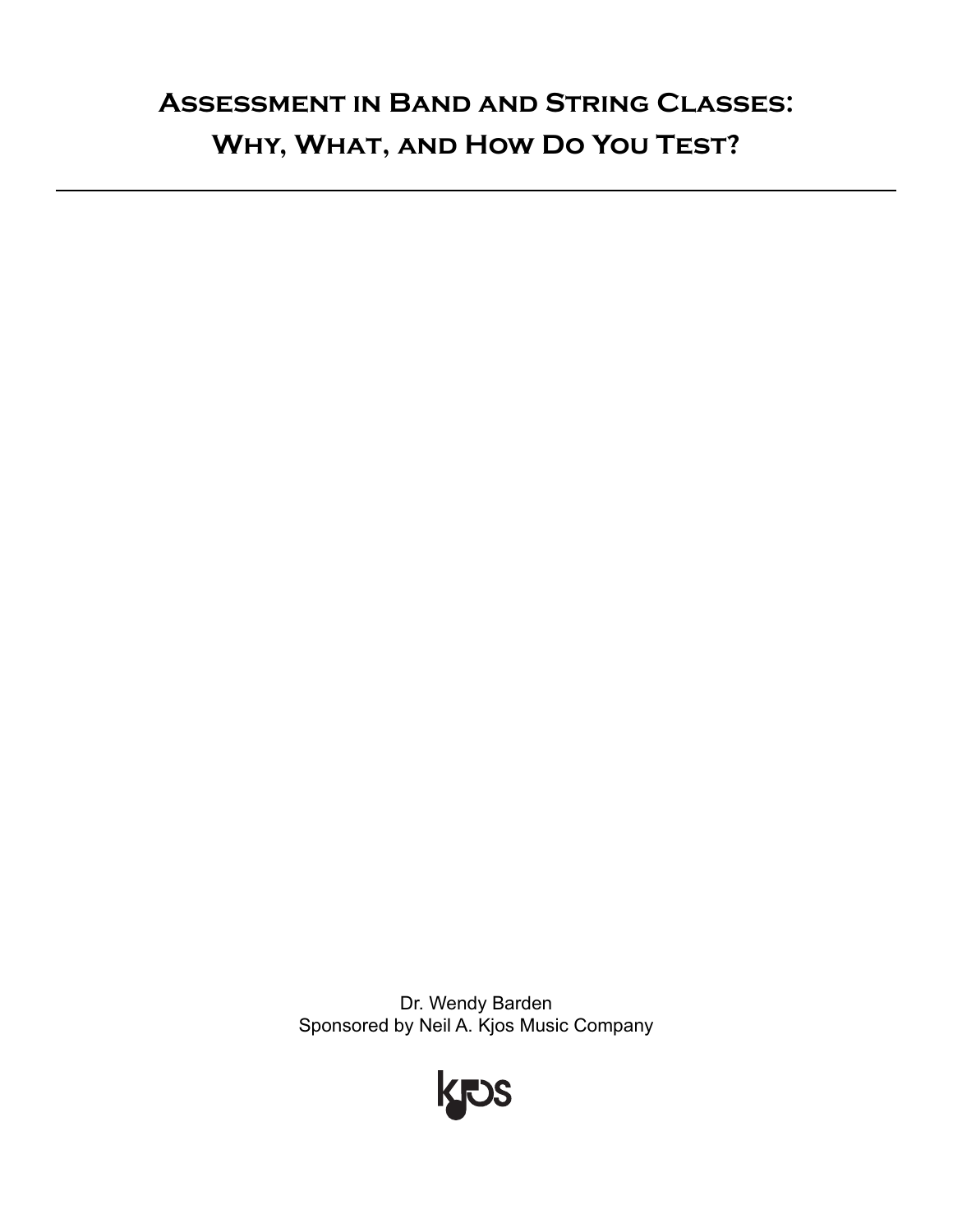**©2003 Wendy Barden**

International copyright secured. All rights reserved. Printed in U.S.A. **WARNING!** The contents of this publication are protected by copyright law. To copy or reproduce them by any method is an infringement of the copyright law. Anyone who reproduces copyrighted matter is subject to substantial penalties and assessments for each infringement.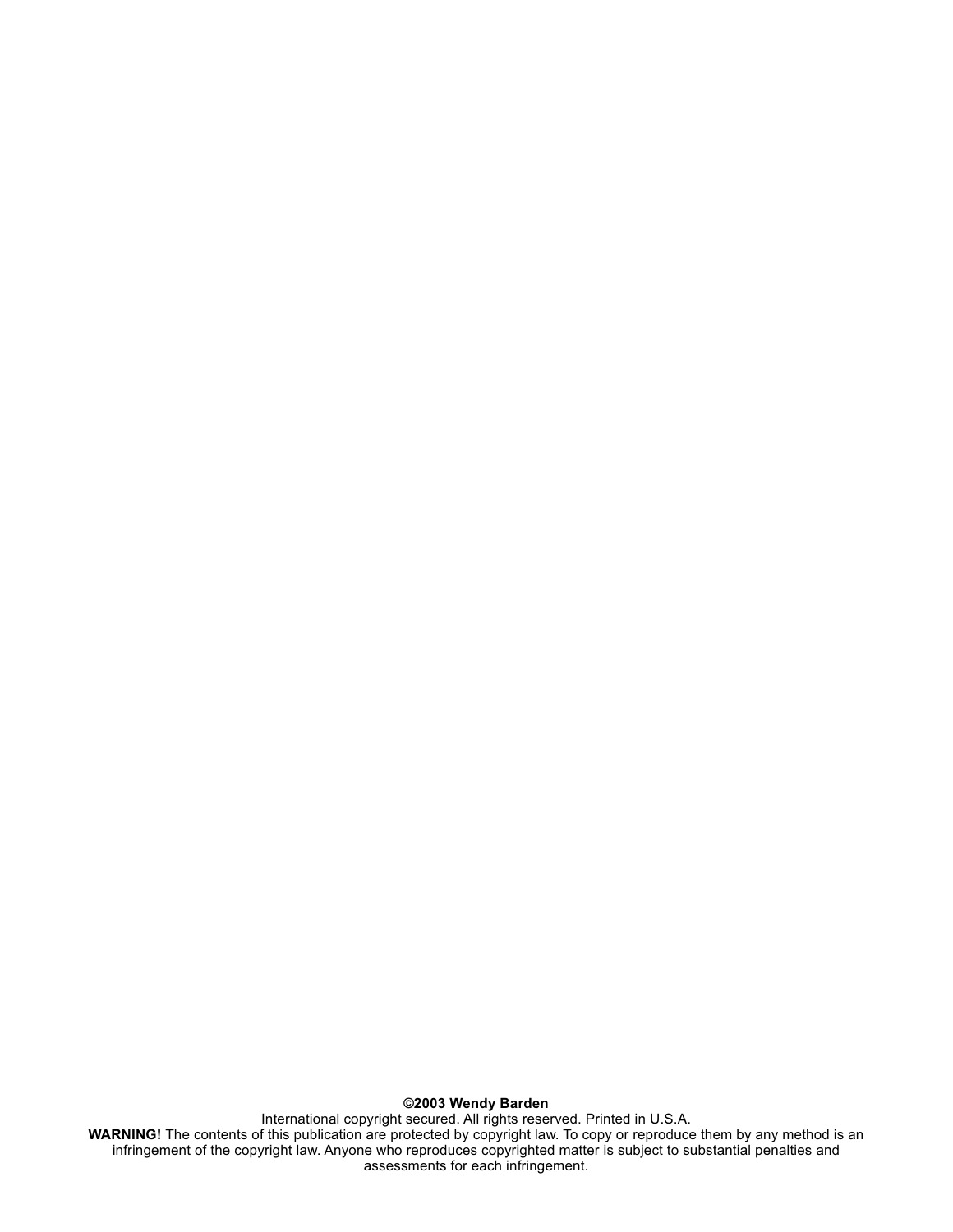#### **Why Assess?**

- **1. Assessment is a system that drives instruction** *How can we help students learn more?*
	- This is assessment FOR learning.
	- This is a process that is an integral part of the learning cycle, when there's still time to help students improve.
	- It requires frequent and informative feedback.
	- It focuses on achievement targets that scaffold to meet standards.
	- It may require a mark in grade book that indicates the student completed the assignment, rather than the quality of the work.
	- The goal for students is to continue to develop and refine their performance skills play it better the next time.

#### **2. Assessment is a snapshot of student performance** *How much have students learned?*

- This is assessment OF learning.
- This is a culminating event after learning is supposed to have taken place.
- It focuses on achievement to meet a state or local standard.
- It results in a grade or score written in the grade book as a record of achievement.
- The goal for students is to get the highest possible score, and avoid failure.

Balance assessment FOR learning and assessment OF learning.

Assessment is an integral part of teaching, not something done in addition to teaching.

Assessment is often multifaceted. Different methods are required to assess the development of performance skills and musical knowledge and understanding.

**EVALUATE OR GRADE** = a judgment based on a collection of assessments.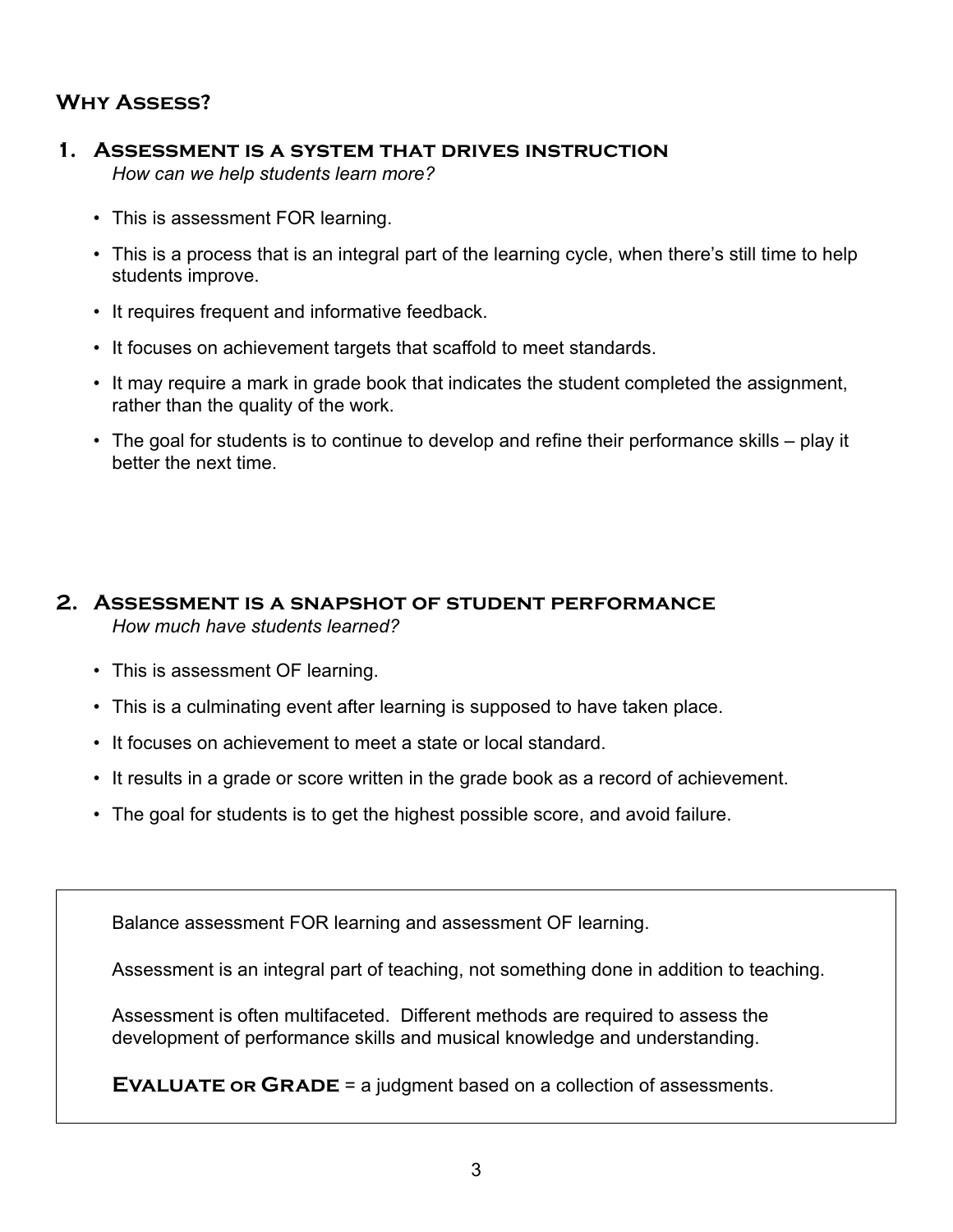### **What and How? Performance Skills**

*• Let students know what you will be listening and watching for before they play.*

#### **Lesson Book Line or Short Etude**

|                                                                                      | Date                                                                                                                      |
|--------------------------------------------------------------------------------------|---------------------------------------------------------------------------------------------------------------------------|
| □ Notes: Key of D Major<br>□ Rhythm: Steady pulse<br>□ Position: Correct LH position | Comments:                                                                                                                 |
| Replay Needed? ____ Yes ____ No<br>* Assessment FOR learning                         |                                                                                                                           |
|                                                                                      |                                                                                                                           |
|                                                                                      |                                                                                                                           |
| $\ddot{}$<br>+<br>Start $(1)$<br>Posture (1)                                         | $=$<br>Total $(10)$<br>Notes (8)<br>Rhythm<br>Articulation/Bowing                                                         |
|                                                                                      | $\circledS$                                                                                                               |
|                                                                                      |                                                                                                                           |
| Comments:                                                                            |                                                                                                                           |
|                                                                                      |                                                                                                                           |
| L<br>--------------------------------                                                |                                                                                                                           |
| <b>SCALE TEST</b>                                                                    |                                                                                                                           |
|                                                                                      |                                                                                                                           |
| □ Good!<br>Scale ______<br>Comments:                                                 | $\Box$ Replay for<br>Good Start<br><b>Correct Notes</b><br>Steady Tempo<br><b>Correct Fingerings</b><br>Appropriate Tempo |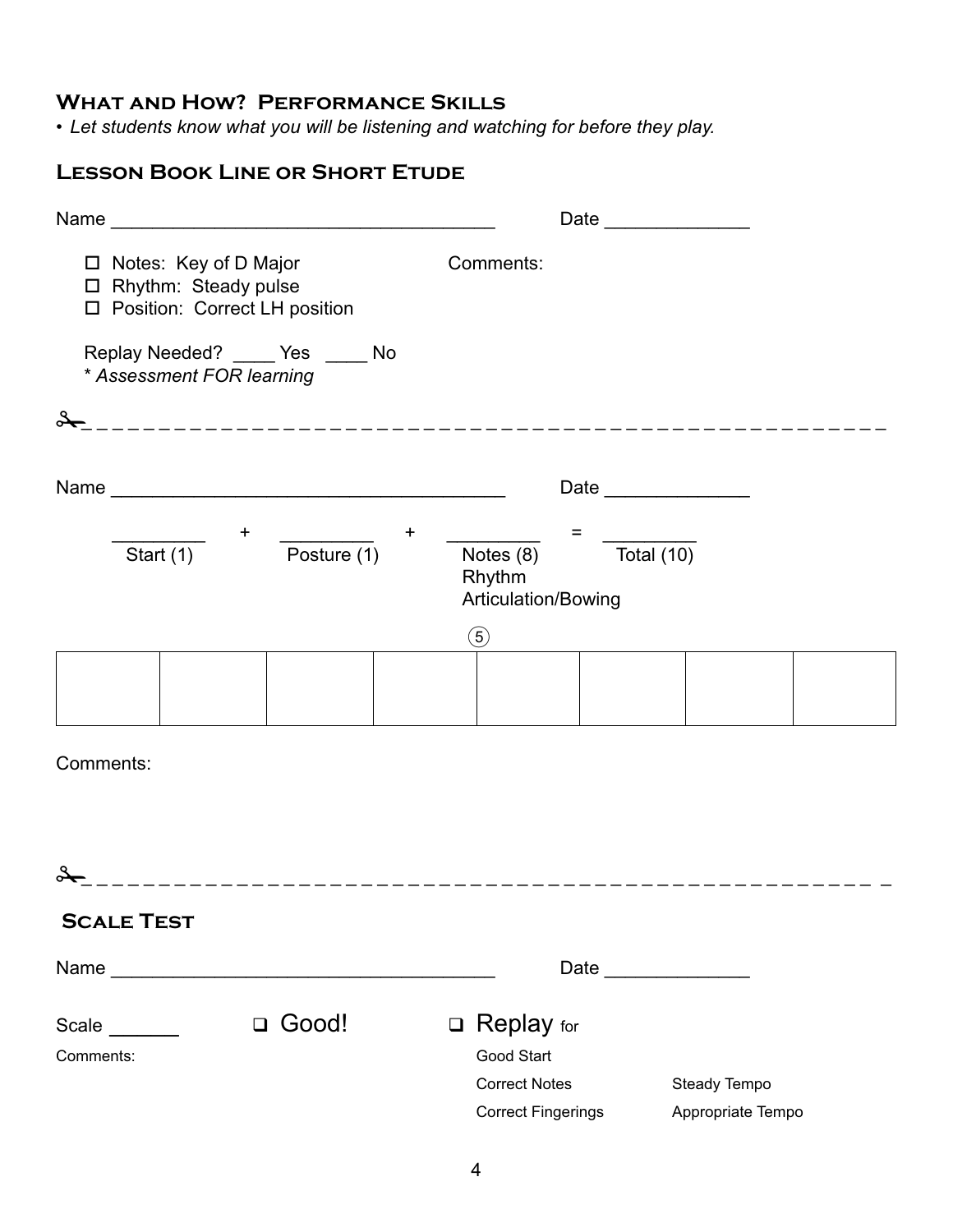#### **Test a New Rhythm/Meter**

*• Quiz Block: Four measures ordered differently; test chosen randomly; play or clap.*



#### **Literature Excerpt**

*• Select specific goals of this performance and customize a rubric.*

Name \_\_\_\_\_\_\_\_\_\_\_\_\_\_\_\_\_\_\_\_\_\_\_\_\_\_\_\_\_\_\_\_\_\_\_\_\_\_\_\_\_\_ Date \_\_\_\_\_\_\_\_\_\_\_\_\_\_

| <b>Element</b>          | 2                                                                   |                                                  | 0                                       |
|-------------------------|---------------------------------------------------------------------|--------------------------------------------------|-----------------------------------------|
| Tone<br>Supported.      | Characteristic.                                                     | Uncharacteristic at times.<br>support.           | Often loses focus or                    |
| Posture                 | Facilitates good tone,<br>air support, and mental<br>concentration. | Halfway there                                    | Slouching.                              |
| Notes & Intonation      | Notes are accurate.                                                 | Key signature missed.                            | Several notes inaccurate.               |
| Articulation            | Articulation clean and accurate.                                    | Articulation accurate but<br>muddy at times.     | Articulation inaccurate.                |
| Pulse & Rhythm          | Maintains steady pulse.<br>Rhythms are accurate.                    | Maintains steady pulse.<br>One rhythm misplayed. | Pulse not steady.<br>Rhythm inaccurate. |
| <b>Dynamic Contrast</b> | Dynamics obvious, as written.                                       | Some dynamic contrast<br>used.                   | No use of dynamic<br>markings.          |

Total Score \_\_\_\_\_\_ Comments: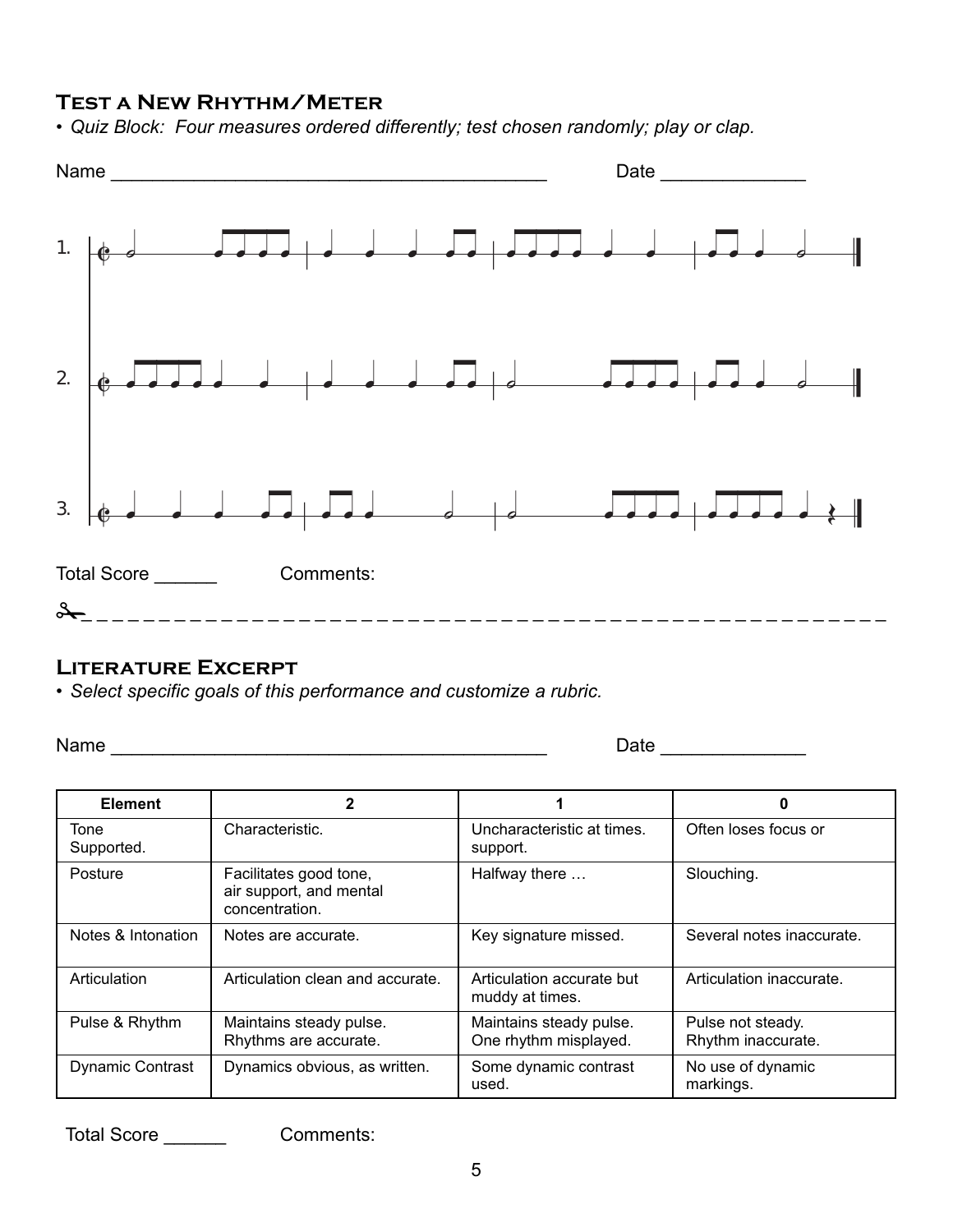#### **Testing Management?**

#### **1. Listen to "playing tests" in class**

- How much time is too much?
- How many measures must you hear?
- What do other students do while you are testing?
- How do you give feedback?

#### **2. Record during class time**

• Send students to a practice room during class to record their playing test. Give written feedback with score in a timely manner. *Students have one chance to play the test.*

#### **3. Record outside of class**

• Assign students to bring in a tape/CD of their playing test. Give written feedback with score in a timely manner. *Students have multiple chances to record, evaluate, and submit their best performance.*

#### **4. Use assessment software**

• Look beyond the score and learn how to read the information provided by the computer.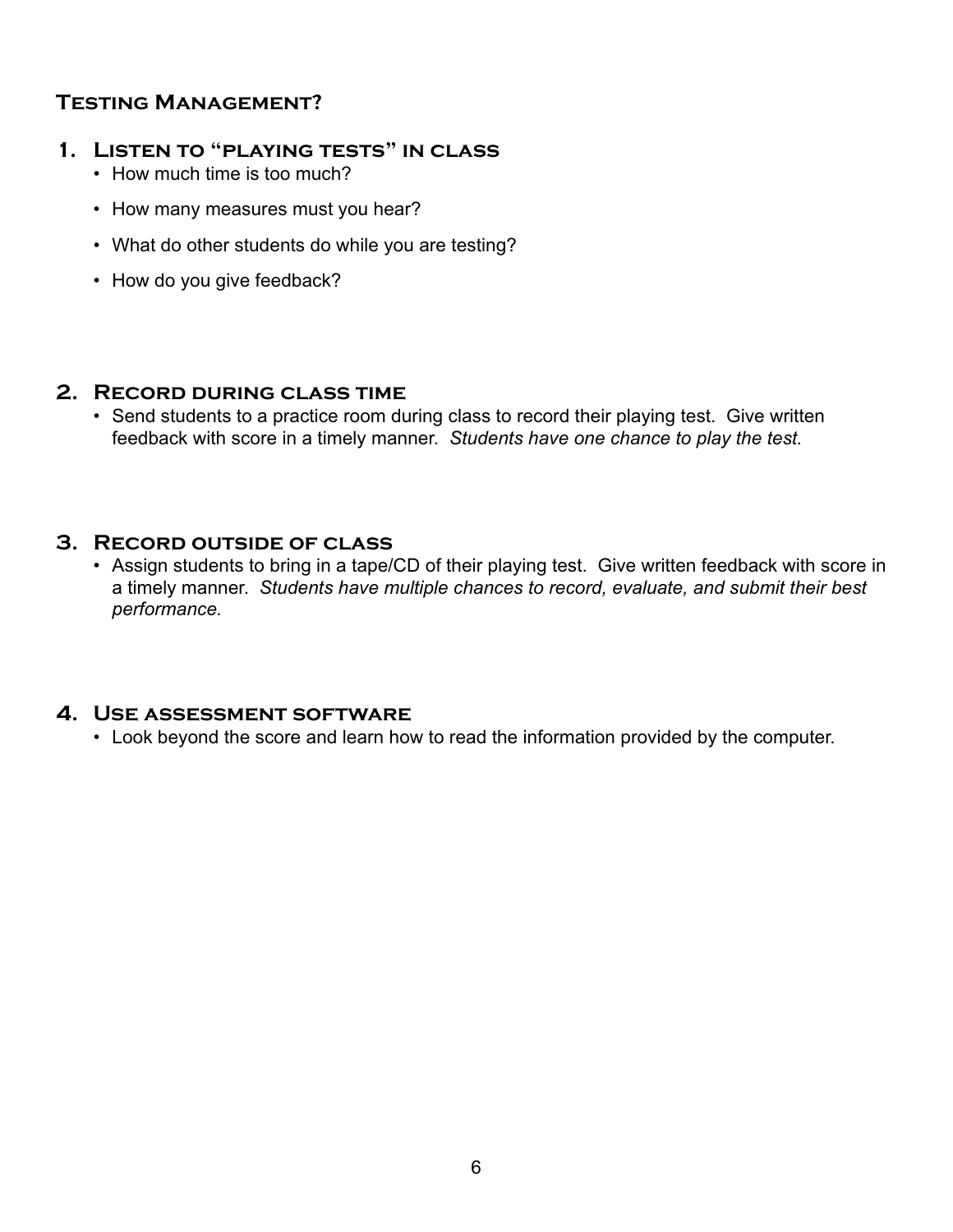#### **What and How? Before and Beyond Performance**

*• To what level of learning and understanding should we teach …. and assess?*

#### **Bloom's Taxonomy**

## **Evaluating**

Student uses all levels of knowing to evaluate and place a value judgment on a work. Critique, compare, contrast.

## **SYNTHESIZING**

Student is able to use knowledge and skill to create an original work. Improvise, compose.

## **Analyzing**

Student is able to break down material into its component parts. Order dynamic markings, analyze and describe specific elements, use appropriate bow stroke to convey style.

## **Producing or Applying**

Student has the ability to use knowledge and comprehension without external direction. Play instrument, perform from notation, respond to conductor gestures.

## Comprehending

Student has the ability to make inferences when told what to do. Write the counting, draw the bar lines, identify same and different themes.

# Knowing

Student recognizes or recalls information. Emphasis is on one's ability to remember. Define a term, label countries on a map, name notes on the staff, recall parts of the instrument.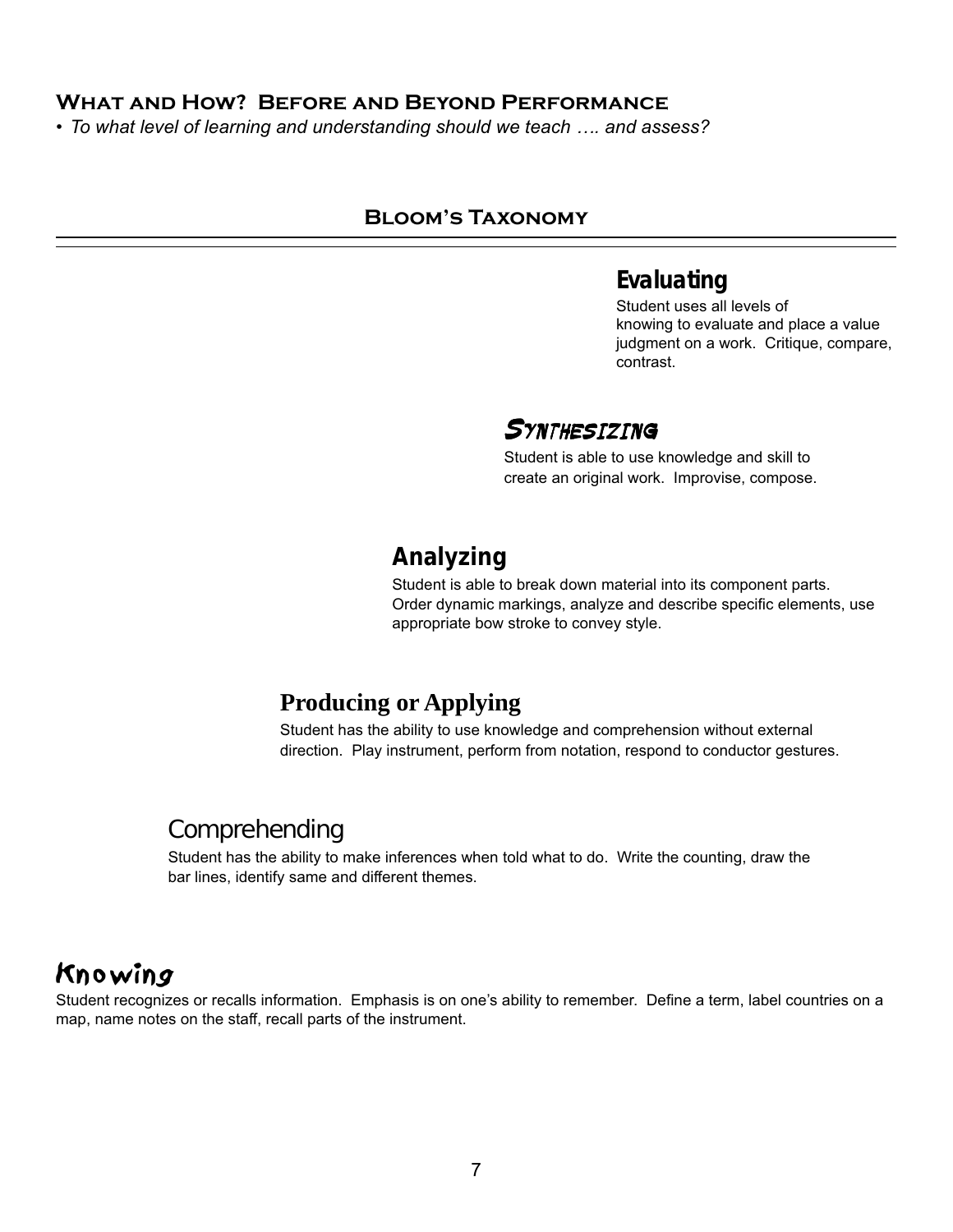#### **SAMPLE QUESTIONS TO ASSESS DYNAMICS** (at various levels of understanding)

# (Knowing - 1) **Matching**

Match the correct definition to each term.

A. medium loud \_\_\_\_ *forte* B. soft \_\_\_\_ *mezzo forte* C. medium soft \_\_\_\_ *mezzo piano* D. very loud \_\_\_\_ *piano* E. loud

(Knowing - 1) **Short-Answer**

Write the term for each symbol.

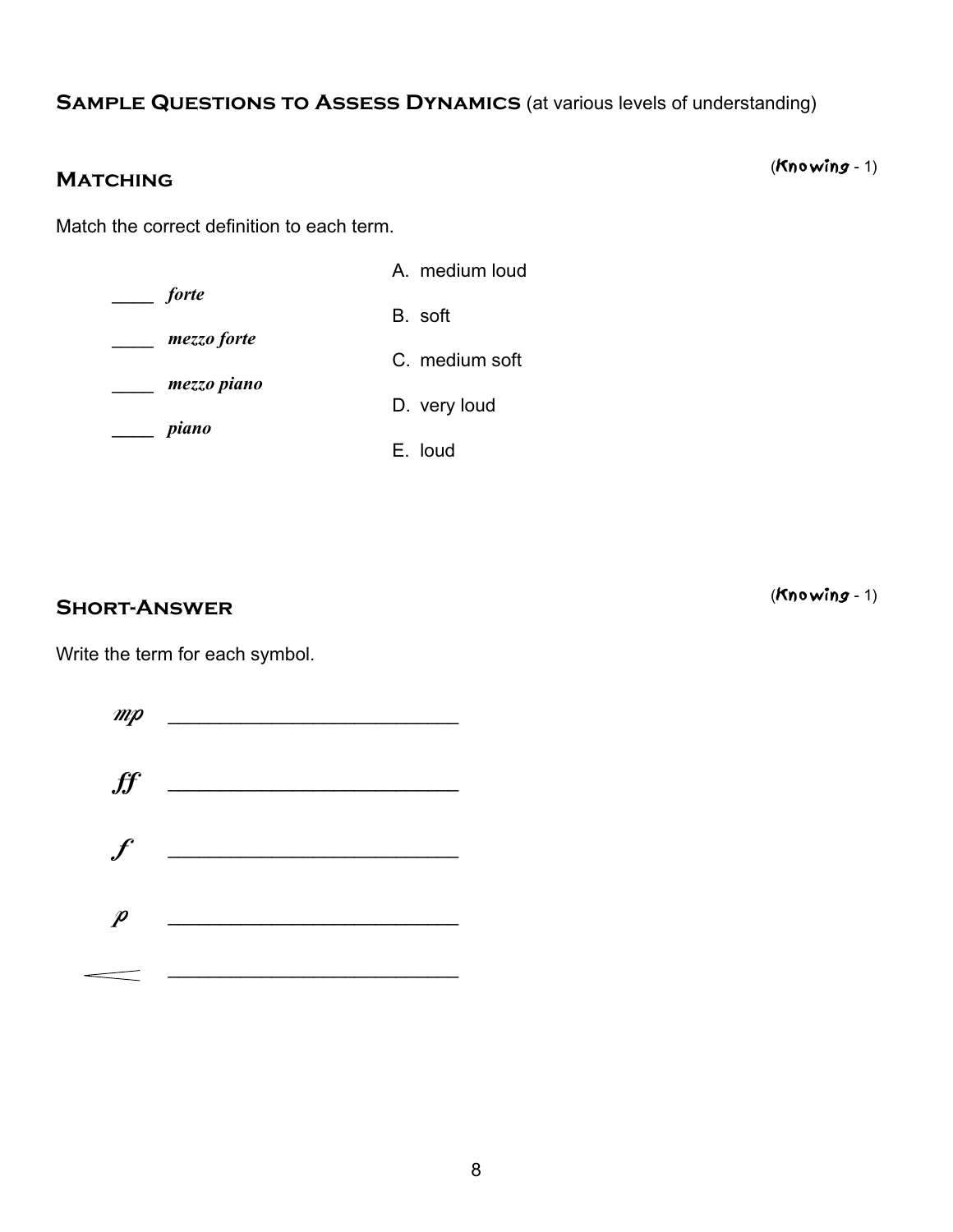#### **SHORT-ANSWER**

| (Comprehending - 2) |  |
|---------------------|--|
|                     |  |



# (**Analyzing - 4**) **Categorize**

Write **D** next to each dynamic marking. Write **T** next to each tempo marking.

| Andante     | Allegro    |
|-------------|------------|
| Piano       | Fortissimo |
| Mezzo forte | Vivace     |
| Moderato    | Crescendo  |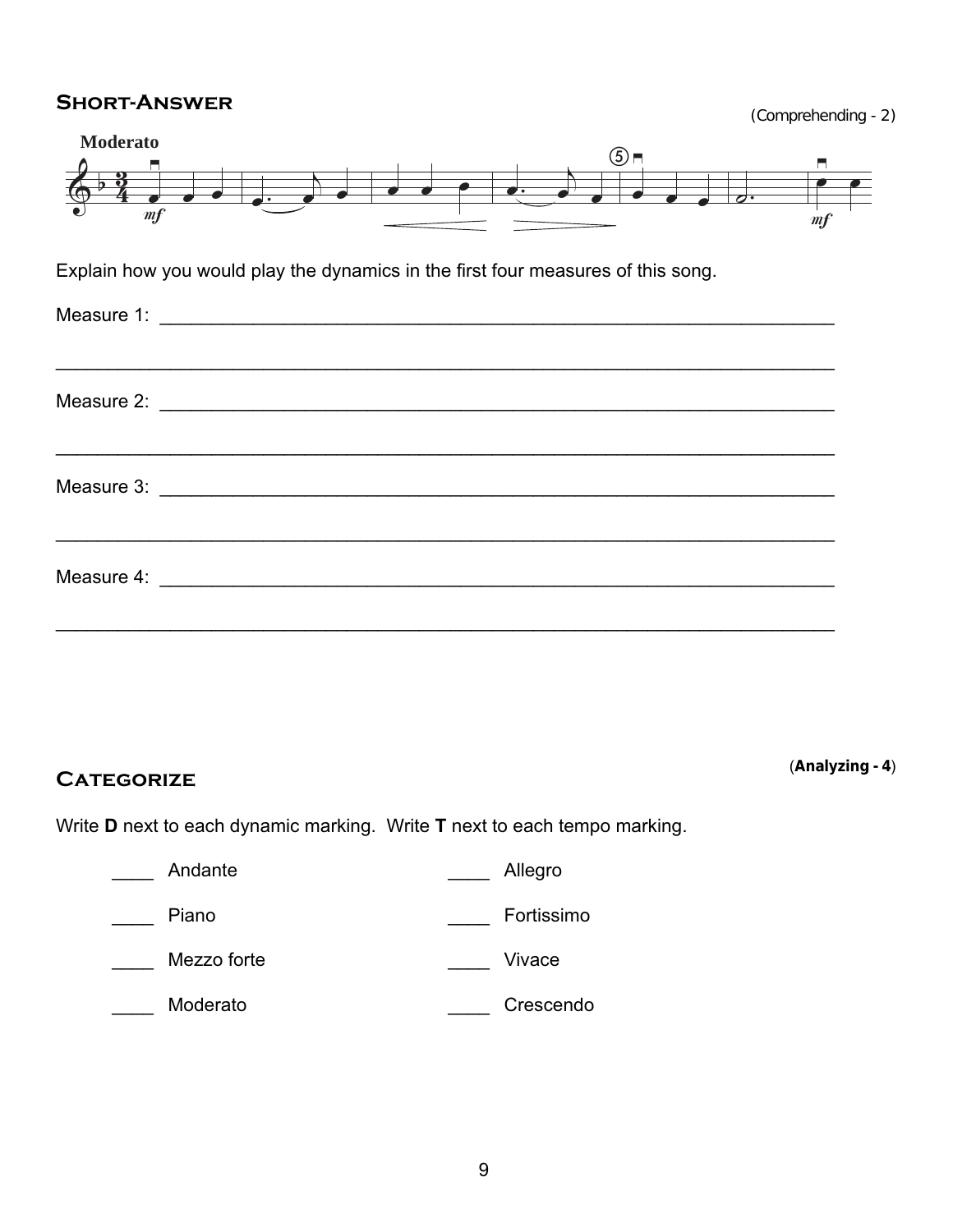| Write the dynamics in order from softest to loudest. | forte<br>mezzo forte | mezzo piano<br>piano<br>fortissimo |
|------------------------------------------------------|----------------------|------------------------------------|
|                                                      |                      |                                    |

# **Short Essay (**Synthesizing - 5**)**

Suppose you have composed a short melody titled "Thunderstorm." Write 3 or more sentences to describe the dynamic markings used in your song from beginning to end, and why those dynamics are appropriate for "Thunderstorm."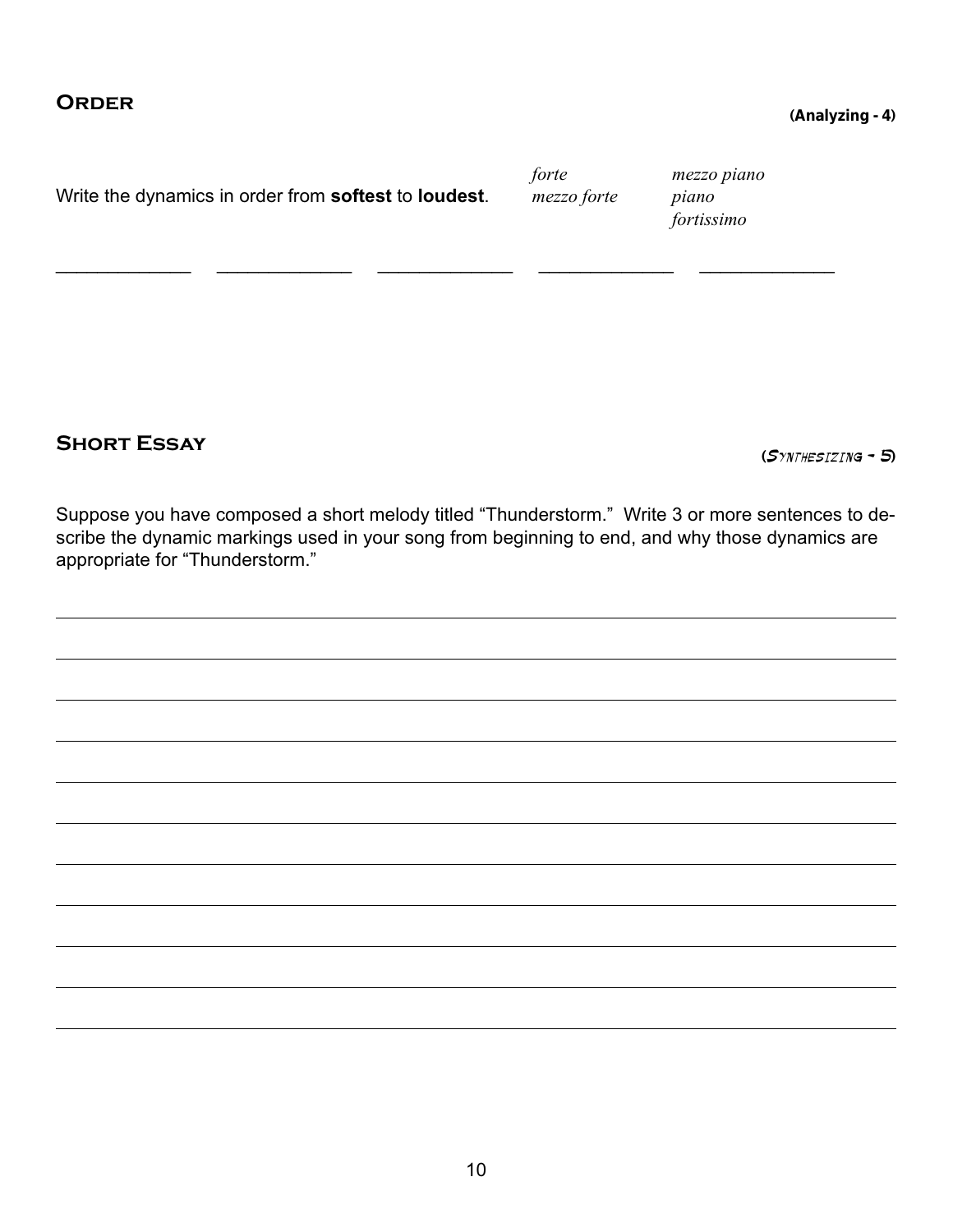#### **SAMPLE QUESTIONS TO ASSESS RHYTHM** (at various levels of understanding)

# **SHORT-ANSWER** (Comprehending - 2)





# **SHORT-ANSWER** (Comprehending - 2)

Write the counting and draw the bar lines.



#### **Short-Answer**

Rewrite the rhythm line replacing one note in each measure with a rest.



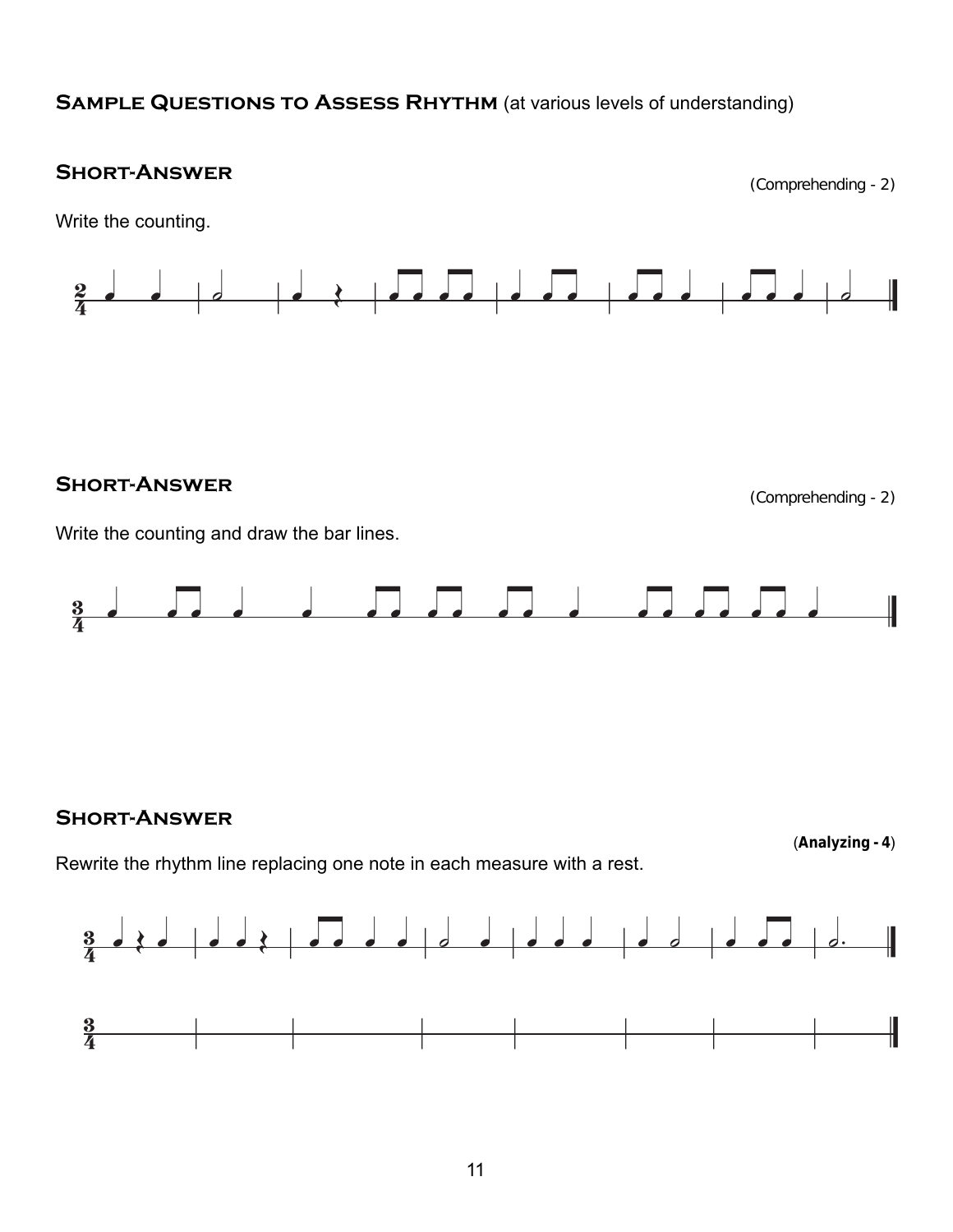## **Short-Answer (**Synthesizing - 5 **)**



## l la constantia de la constantia de la constantia de la constantia de la constantia de la constantia de la con<br>La constantia de la constantia de la constantia de la constantia de la constantia de la constantia de la const  $\frac{3}{4}$  $\frac{3}{4}$ **Short-Answer (**Synthesizing - 5 **)** Compose a rhythm line using  $\rightarrow$ ,  $\uparrow$ ,  $\rightarrow$  $\Box$ , and  $\Box$ . Be sure the last measure has a feeling of "the end."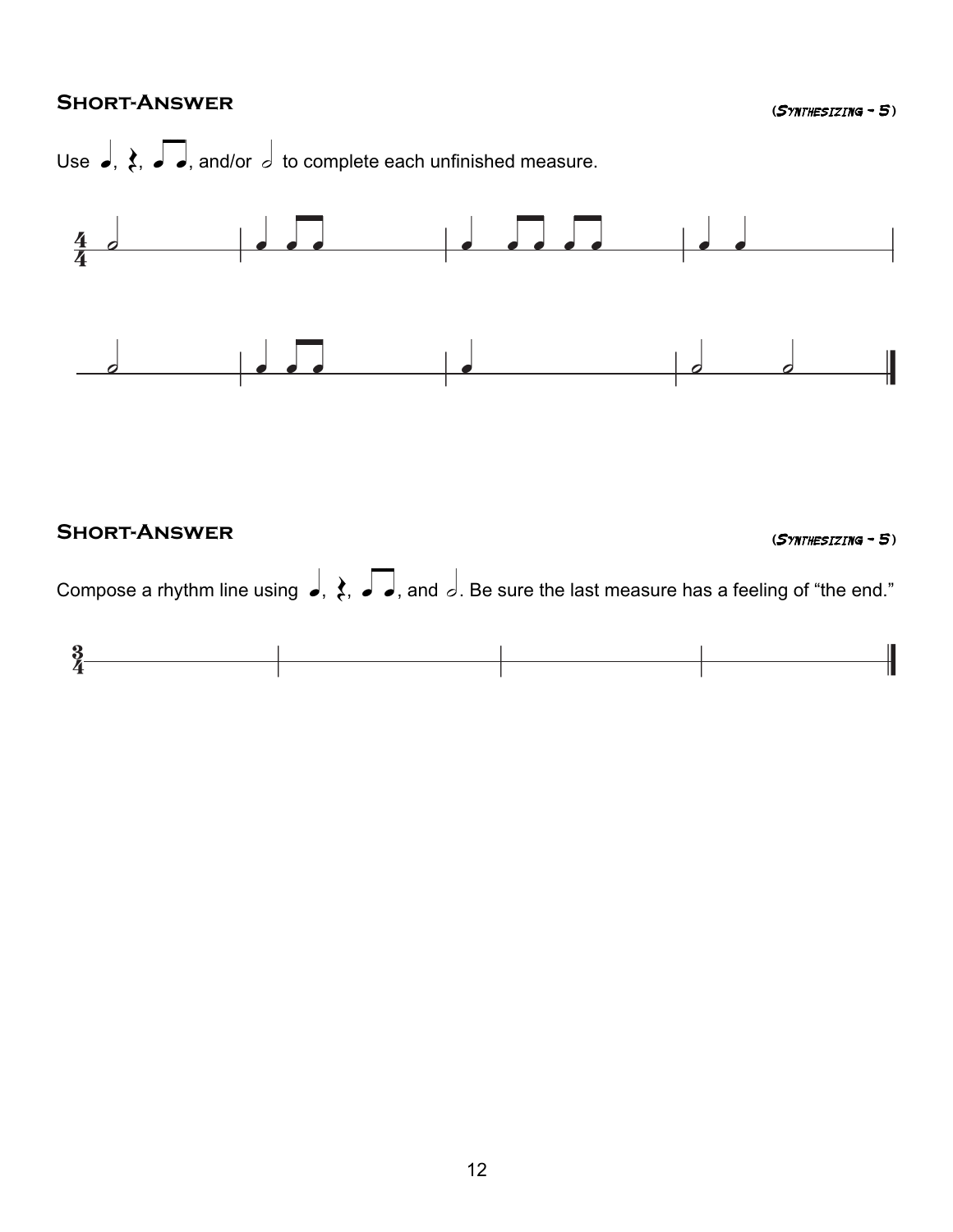#### **Test-Design Basics**

- Write a more reliable test by lowering the chances of guessing the correct answer.
- A correct answer should be clear. Incorrect choices should be plausible but clearly false.
- Humorous foils and other hints should be avoided. Some students will understand, but others won't.
- Questions to which students provide rather than select an answer require a higher-level of knowledge to complete correctly.
- Have procedures in place to address misspellings and partial answers.

#### **Make the Most of each Question Format**

- True-False: Consider having students correct or explain false statements to receive full credit.
- Multiple Choice: Use a minimum of 3 answer choices. Avoid "All of the above" or "None of the above."
- Matching: Provide more answers than the number of questions, or allow answers to be used more than once. Arrange questions and answers in groups of 5-6.
- Essay: Questions must be focused. Construct a sample answer in advance to determine the scoring.

#### **Improve the Layout of a Test**

- Type it.
- Leave plenty of white space on the page.
- Provide an adequate number of lines on which to write answers.
- Limit the number of skills or concepts assessed in each test.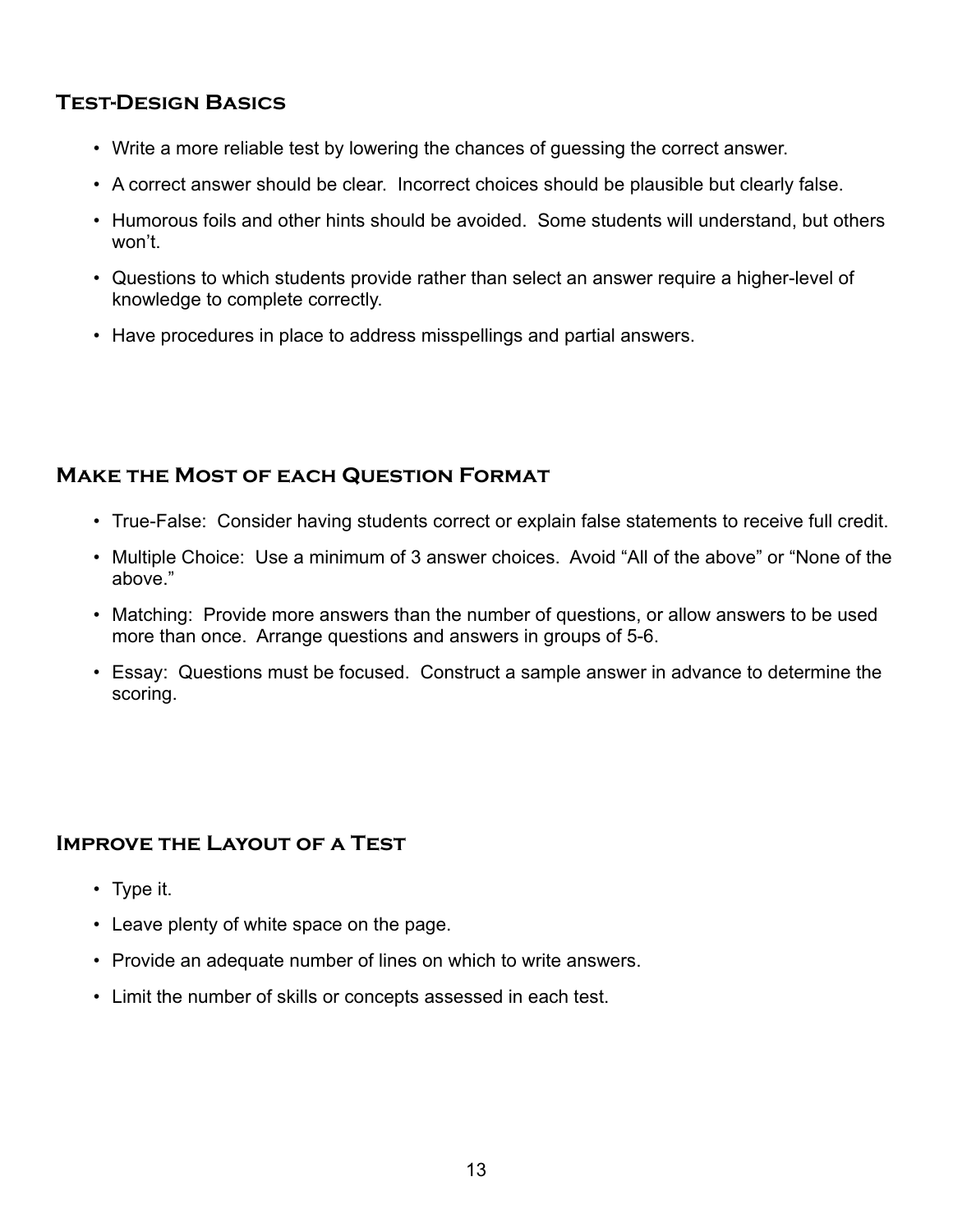### **Final Thoughts on Assessment**

- Just because something is taught doesn't mean it is learned.
- Assess musical knowledge, application of knowledge, and performance skill within the context of the instrumental music curriculum.
- Pencil and paper test items are important to the development of music knowledge, but they do not measure the essence of musicianship.
- A well-designed test will require both higher-level and lower-level thinking skills.
- Ask students to recall facts, but also to analyze, synthesize, and apply information in a variety of situations. Strive for the highest possible level of application.
- Studying orally is the best preparation for written tests.